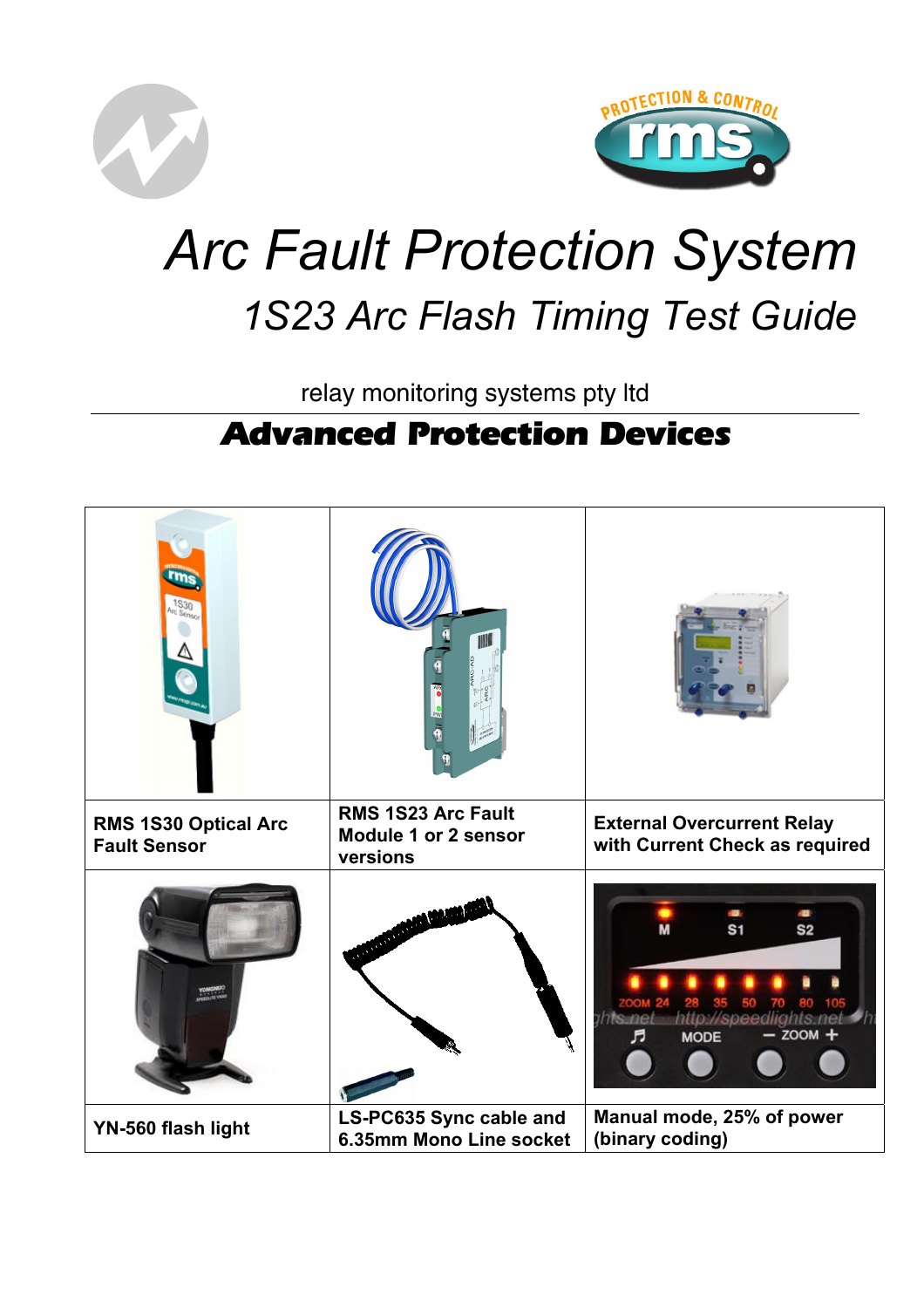

# **Contents**

| 1.0 | Introduction                                                                       | 3              |
|-----|------------------------------------------------------------------------------------|----------------|
| 2.0 | <b>Reference Documents</b>                                                         | 3              |
| 2.1 | Expected timing performance                                                        | 3              |
| 3.0 | Method                                                                             | 4              |
| 3.1 | <b>Equipment Under Test</b>                                                        | 4              |
| 3.2 | <b>Recommended Test Equipment</b>                                                  | 4              |
| 3.3 | <b>Flash Setting</b>                                                               | 4              |
| 3.4 | Safety precautions                                                                 | 4              |
| 3.5 | Timing test of 1S23 ARC Trip Output                                                | 5              |
| 3.6 | Timing test of 1S23 (using current check in overcurrent relay)                     | $\overline{7}$ |
| 4.0 | Results                                                                            | 8              |
| 4.1 | Results of 1S23 Output only testing                                                | 8              |
| 4.2 | Results of 1S23 testing including Overcurrent Relay Output (with current checking) | 8              |

The copyright and other intellectual property rights in this document and in any model or article produced from it (and including any Registered or unregistered design rights) are the property of Relay Monitoring Systems Pty Ltd. No part of this document shall be reproduced or modified or stored in another form, in any data retrieval system, without the permission of Relay Monitoring Systems Pty Ltd, nor shall any model or article be reproduced from this document without consent from Relay Monitoring Systems Pty Ltd.

While the information and guidance given in this document is believed to be correct, no liability shall be accepted for any loss or damage caused by any error or omission, whether such error or omission is the result of negligence or any other cause. Any and all such liability is disclaimed.

© Relay Monitoring Systems Pty Ltd 2001-2012 6 Anzed Court • Mulgrave 3170 • AUSTRALIA Phone 61 3 8544 1200 • Fax 61 3 8544 1201 Email *rms@rmspl.com.au* • Web *www.rmspl.com.au*

To download the Arc Flash Timing Test Guide: *http://www.rmspl.com.au/userguide/1s23\_Arc\_Timing\_user\_guide.pdf* 

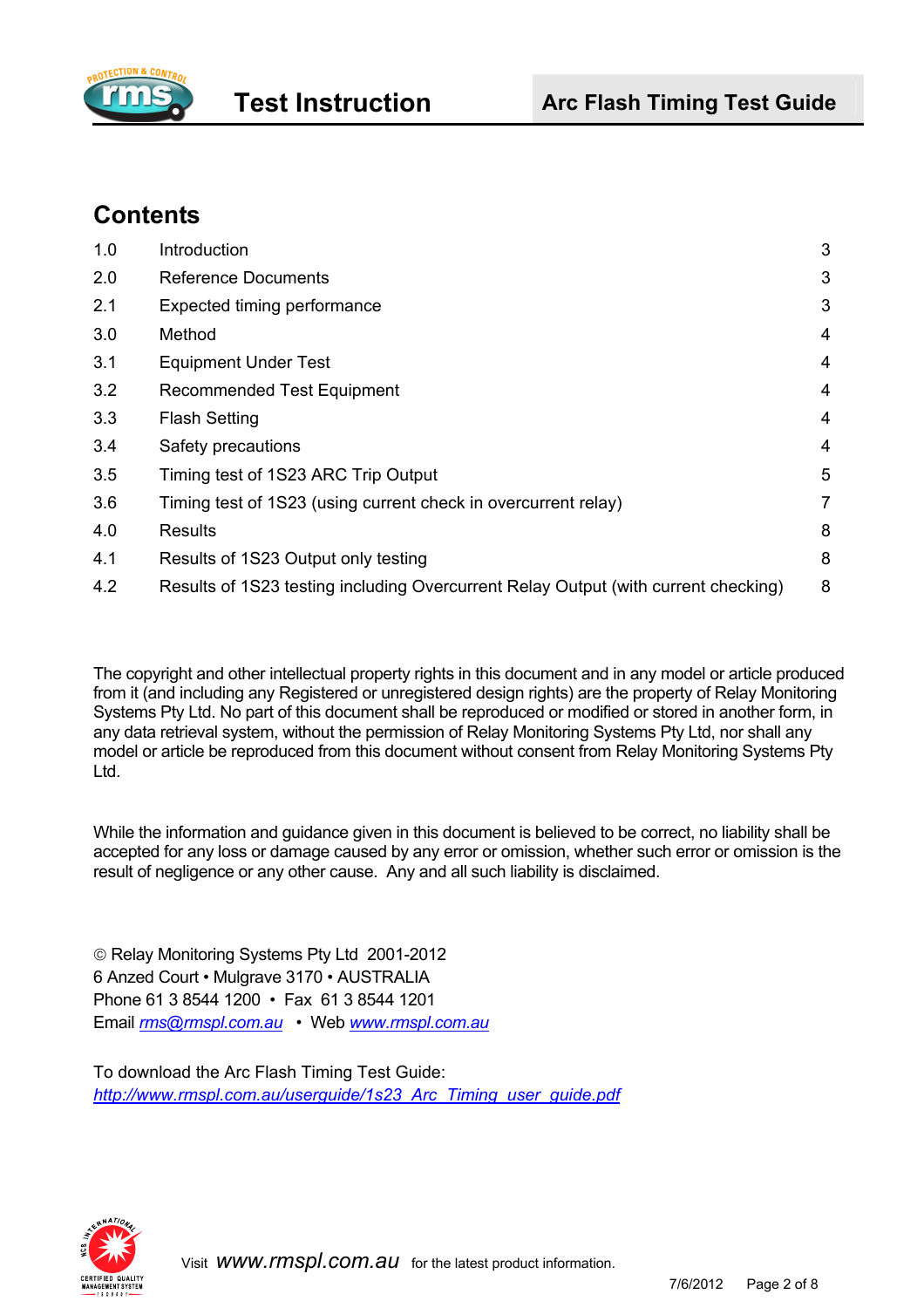

### **1.0 Introduction**

This Test Guide describes the method for testing the timing performance of the 1S23 Arc Protection System comprising of Arc Sensors and Arc Fault Module. The simple test setup uses an off the shelf photo flash and standard Doble (or equivalent) test set.

For Arc simulation an off the shelf photo flash such as the Yongnuo (YN-560) or similar may be utilised. This flash needs to be equipped with a PC Sync input, for flash initiation, and a Guide Number specification of at least 58 m to ensure reliable sensor operation.

Flash initiation and protection timings are undertaken using an AC Test System such as the Doble F2250 (F2251) or similar. An AC channel in the test set is utilised in Arc Fault Applications employing current checking.

#### **2.0 Reference Documents**

# **Description Document ID Comment** RMS Technical Bulletin 1S30 | Issue G, 18/07/2011 RMS Technical Bulletin 1S23 and Security 1S23 and Security 1S23 Issue G, 6/06/2012 Photo Flash Technical Manual | YN-560 | Yongnuo PC Sync to 6.35mm Cable | LS-PC635 | www.hkyongnuo.com

#### **Table 1**

#### **2.1 Expected timing performance**

- The Arc Fault System Module output (1S30 + 1S23) shall have a total operate time of less than 2 ms.
- The Arc Fault System without an over current check (1S30 + 1S23 + External Overcurrent Relay) shall have a total trip time of less than 15 ms.
- The Arc Fault System with an external over current check (1S30 + 1S23 + External Overcurrent Relay with current check) shall have a total trip time of less than 30 ms at 5x current setting.

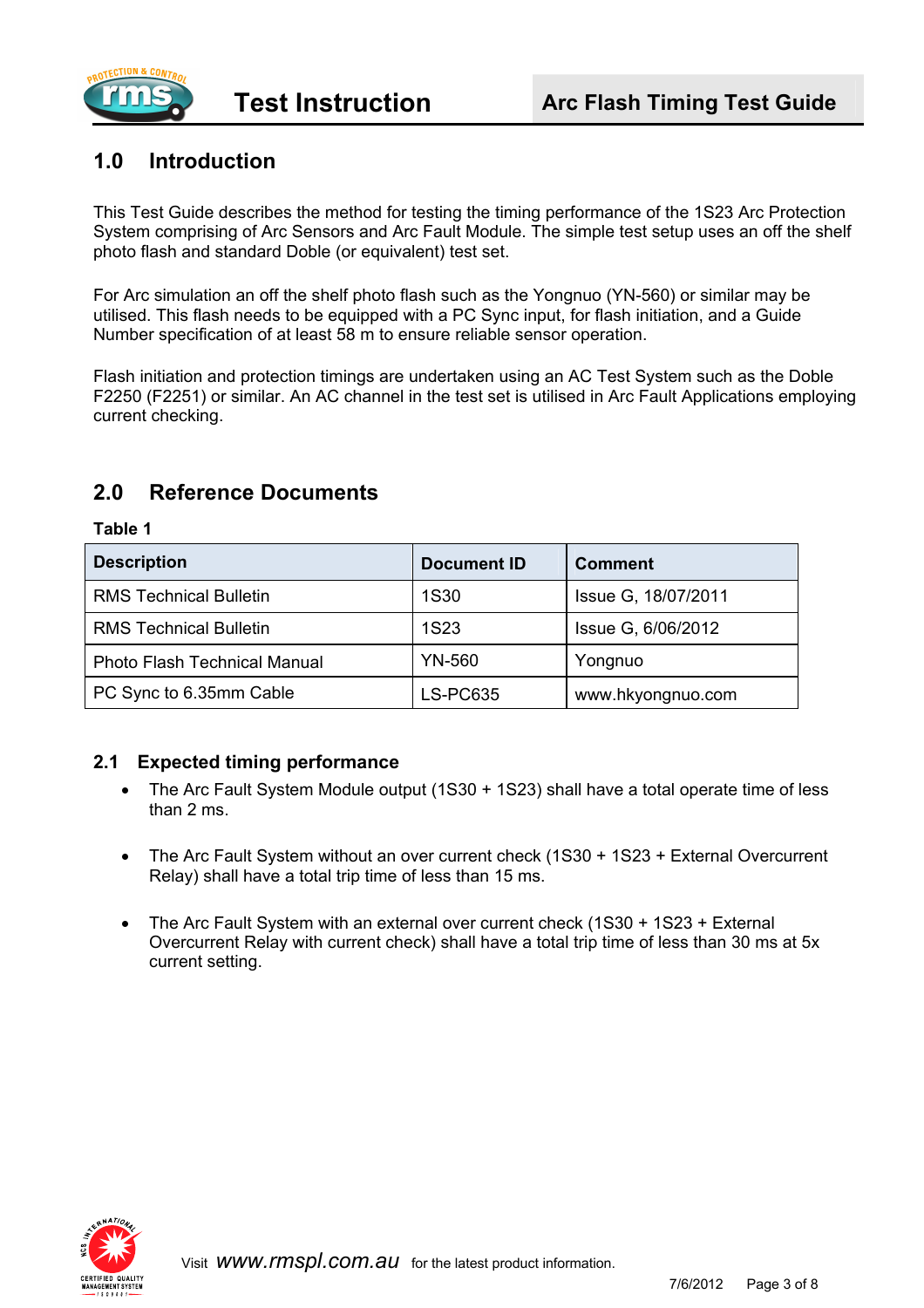

### **3.0 Method**

#### **3.1 Equipment Under Test**

RMS 1S30 - Optical Arc Fault Sensor, RMS Arc Fault Monitors 1S23 External Overcurrent Relay (example Reyrolle Argus C 7SR1206)

#### **3.2 Recommended Test Equipment**

- AC Test System "Doble" F2250 (F2251) or similar
- Auxiliary Power supply 40-150 VDC, 1A
- Photo Flash YN-560, Guide number 58 m (@ ISO 100, 105 mm), 4xAA batteries
- Yongnuo PC Sync to 6.35 mm Cable, LS-PC635
- 6.35 mm Mono Socket, cable type, terminated with banana plugs on the ends for connection to test set

#### **3.3 Flash Setting**

To ensure positive operation of the Arc Fault sensors for testing purposes the Photo Flash unit must be set to emit a flash of suitable intensity at a given distance. The angle of incidence of the flash with respect to the sensing point will also influence operation of the Arc Fault sensor, the test flash is to be placed in front of the sensor and aimed directly at the sensor point as shown below:



For up to 1m flash distance set the YN-560 Photo Flash at 25% power.

For up to 3m flash distance set the YN-560 Photo Flash at 100% power.

For other photo flash units experimentation with photo flash setting may be required to achieve positive operation of the Arc Fault sensor.

#### **3.4 Safety precautions**

*To prevent eye injury avoid flash exposure at close proximity. Provide a warning to others to shield their eyes prior to a test sequence.* 



Visit *www.rmspl.com.au* for the latest product information.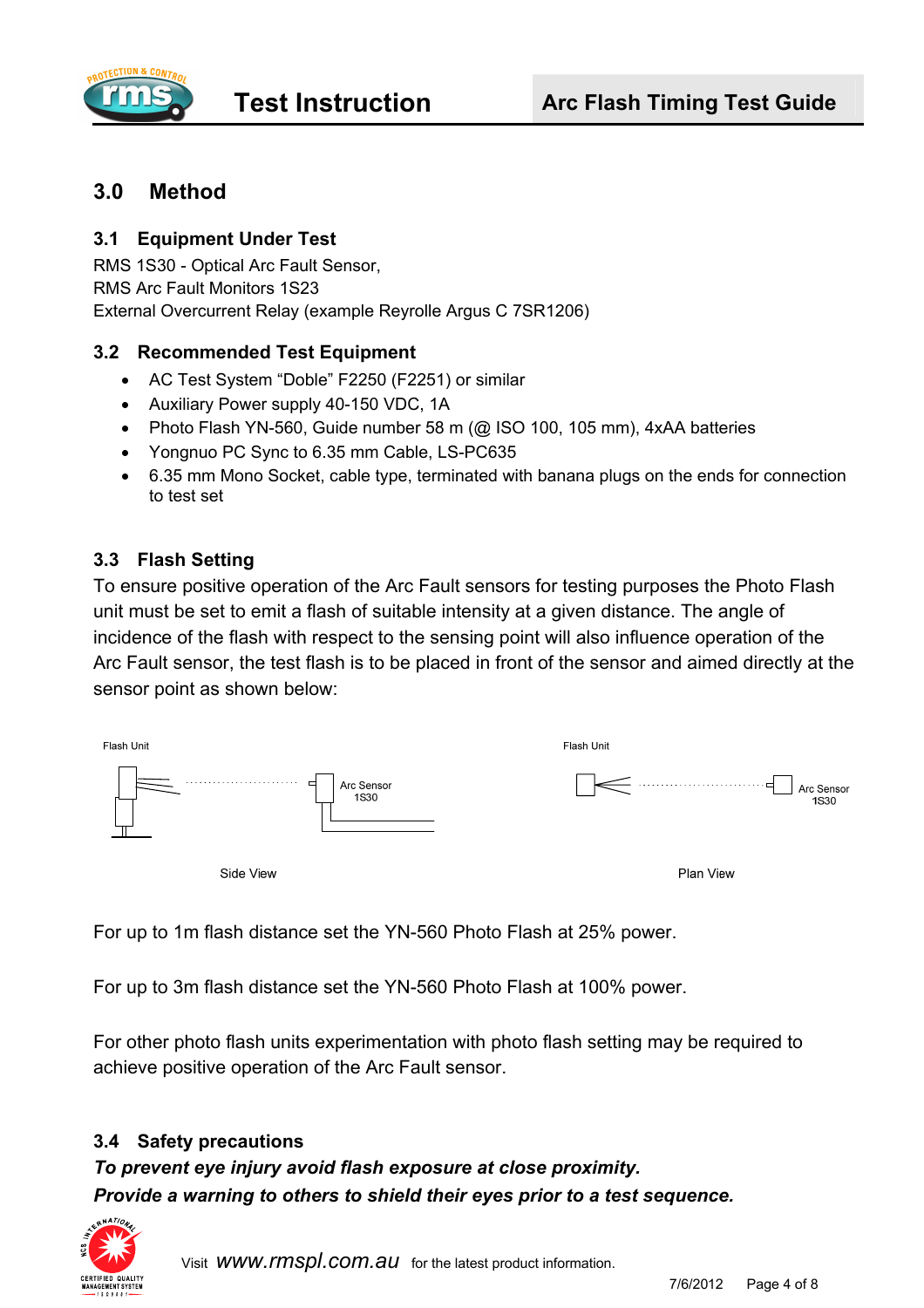

#### **3.5 Timing test of 1S23 ARC Trip Output**

#### **3.5.1 Example Test setup**



#### **Figure 1: 1S23 test setup**

(Example shows 1S23 and 1 sensor under test connected to Status input of an Overcurrent relay with the 1S23 ARC Trip output being monitored for timing purposes)

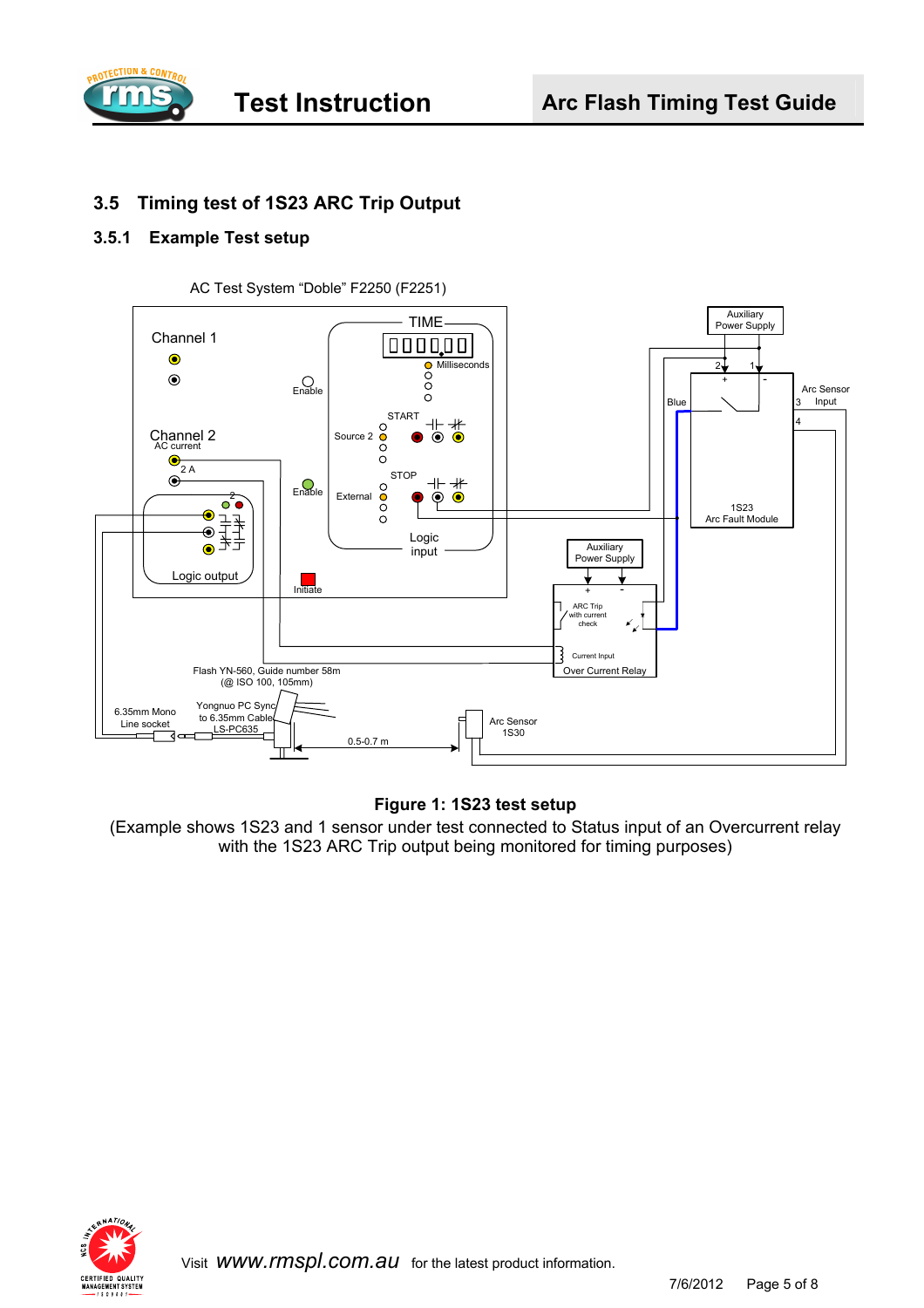

## **Test Instruction Figure 2.5 Arc Flash Timing Test Guide**



**Figure 2: 1S23 setup - general view** 

#### **3.5.2 Test procedure:**

- 1. Set up the test as shown in the Figure 1. Example shows testing for single sensor operation.
- 2. On the Doble system set the output of Channel 2 to 0 A/ 50 Hz.
- 3. Set timer Start to "Source 2".
- 4. Set timer Stop to "External" and connect for voltage sensing for transition from voltage high to voltage low. Reset the timer.
- 5. Switch on the Photo Flash unit and wait until the unit is ready to discharge.
- 6. Enable the output of Channel 2 (green LED shall be lit). To start the test press the Red button "Initiate".
- 7. The Photo Flash will operate and the Doble timer will start counting. Upon closure of the 1S23 output the timer will stop counting.
- 8. Read the timer result.
- 9. Repeat the test at least 3 times. Record results in the results table.
- 10. Repeat tests for all zones and record timing results of respective zone outputs.

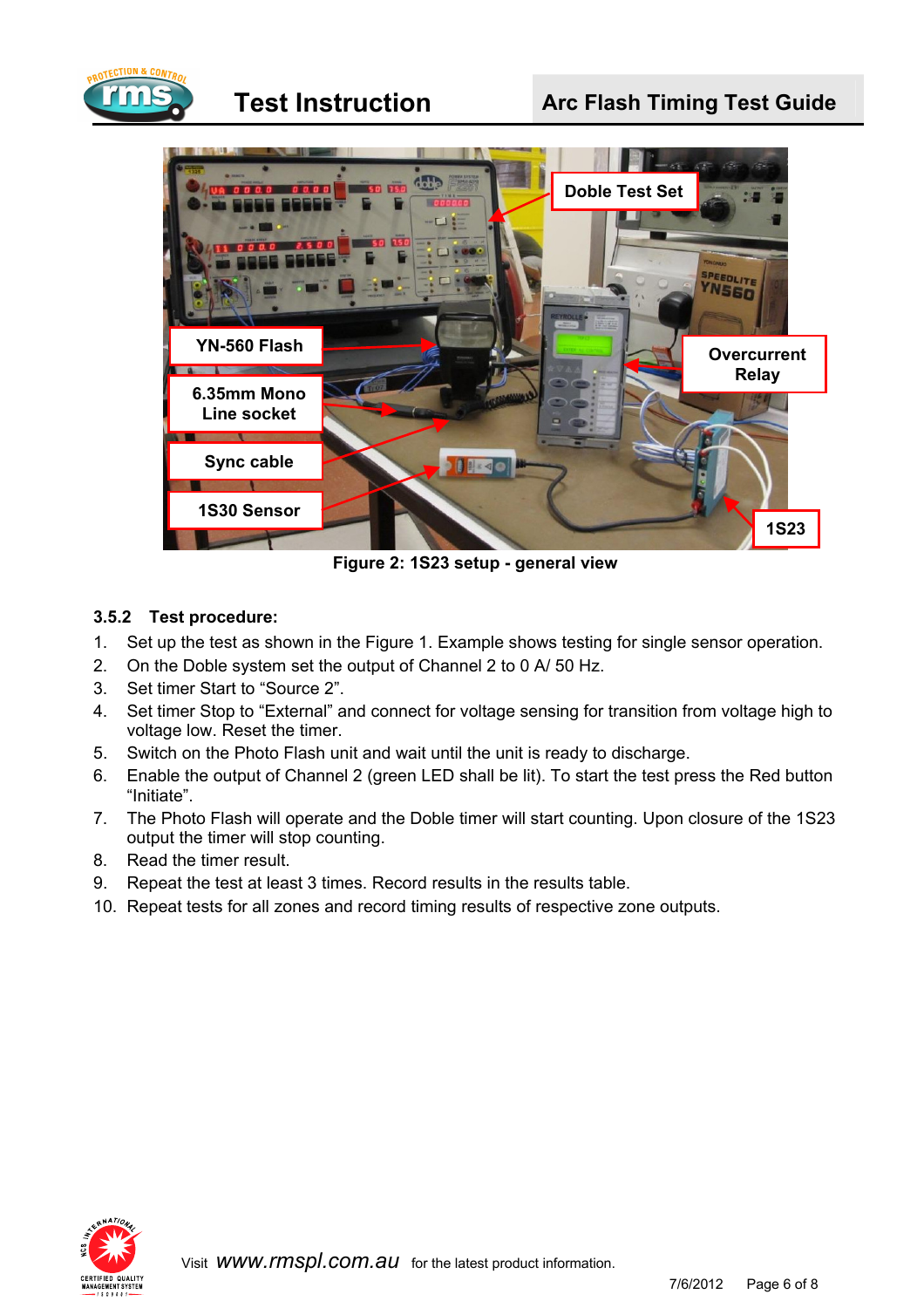

#### **3.6 Timing test of 1S23 (using current check in overcurrent relay)**

#### **3.6.1 Example Test setup**



#### **Figure 3: 1S23 (using current check in overcurrent relay) test setup**

(Example shows 1S23 and 1 sensor under test connected to Status input of an Overcurrent relay and Arc Trip with Current check output being monitored for timing purposes)

#### **3.6.2 Test procedure:**

- 1. Set up the test as shown in Figure 3. Example shows testing for single sensor operation.
- 2. Set Input current setting of the external current check relay to the required current sensitivity.
- 3. On the Doble system set the output of Channel 2 to 5x current setting of the current check relay, for example for a relay set for 0.5A secondary operation set the Doble to output 2.5A/ 50 Hz.
- 4. Set timer Start to "Source 2".
- 5. Set timer Stop to "External" and connect for clean contact transition from open to closed. Reset the timer.
- 6. Switch on the Photo Flash unit and wait until the unit is ready to discharge.
- 7. Enable the output of Channel 2 (green LED shall be lit). To start the test press the Red button "Initiate".
- 8. The Photo Flash will operate and the Doble timer will start counting. Upon the closing of the overcurrent relay output contacts the timer will stop counting.
- 9. Read the timer result.
- 10. Repeat the test at least 3 times. Record results in the results table.
- 11. Disable Channel 2 of the Doble system after each test to avoid the potential of thermally overloading the current input of the Current Check Relay.
- 12. Repeat the test for all phases.



7/6/2012 Page 7 of 8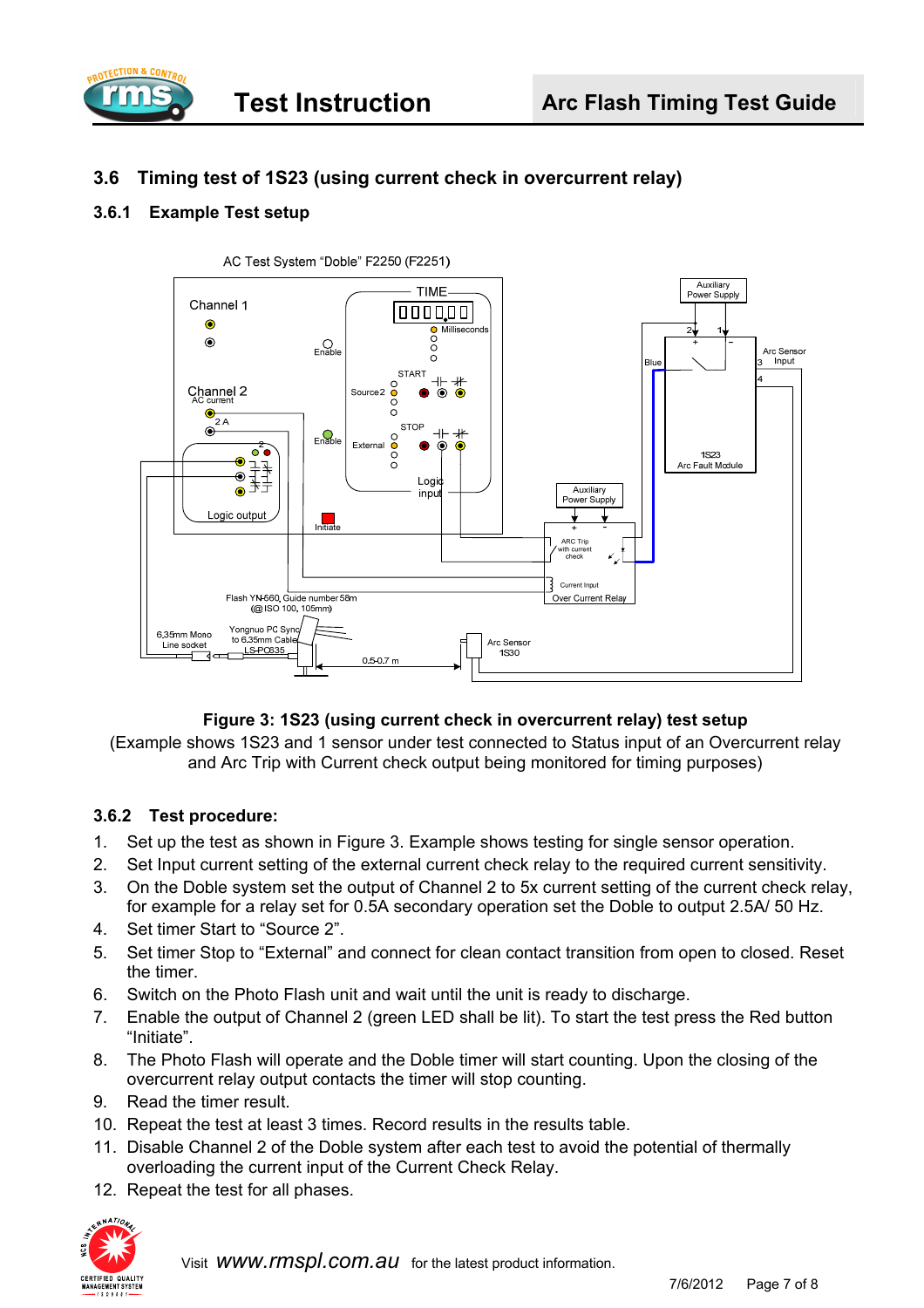

#### **4.0 Results**

Test results may be recorded in the tables below.

#### **4.1 Results of 1S23 Output only testing**

#### **Table 2**

| <b>Description</b> | Distance,<br>cm | Delay,<br>ms | <b>Expected</b> | Pass /Fail |
|--------------------|-----------------|--------------|-----------------|------------|
| Test 1             |                 |              | $\leq$ 2 ms     |            |
| Test 2             |                 |              | $\leq$ 2 ms     |            |
| Test 3             |                 |              | $\leq$ 2 ms     |            |
| Overall result     |                 |              | ≤2 ms           |            |

#### **4.2 Results of 1S23 testing including Overcurrent Relay Output (with current checking)**

#### **Table 3**

| <b>Description</b> | Distance,<br>cm | Delay,<br>ms | <b>Expected</b> | Pass /Fail |
|--------------------|-----------------|--------------|-----------------|------------|
| Test 1             |                 |              | ≤30 $ms$        |            |
| Test 2             |                 |              | $\leq$ 30 ms    |            |
| Test 3             |                 |              | ≤30 $ms$        |            |
| Overall result     |                 |              | ≤30 $ms$        |            |